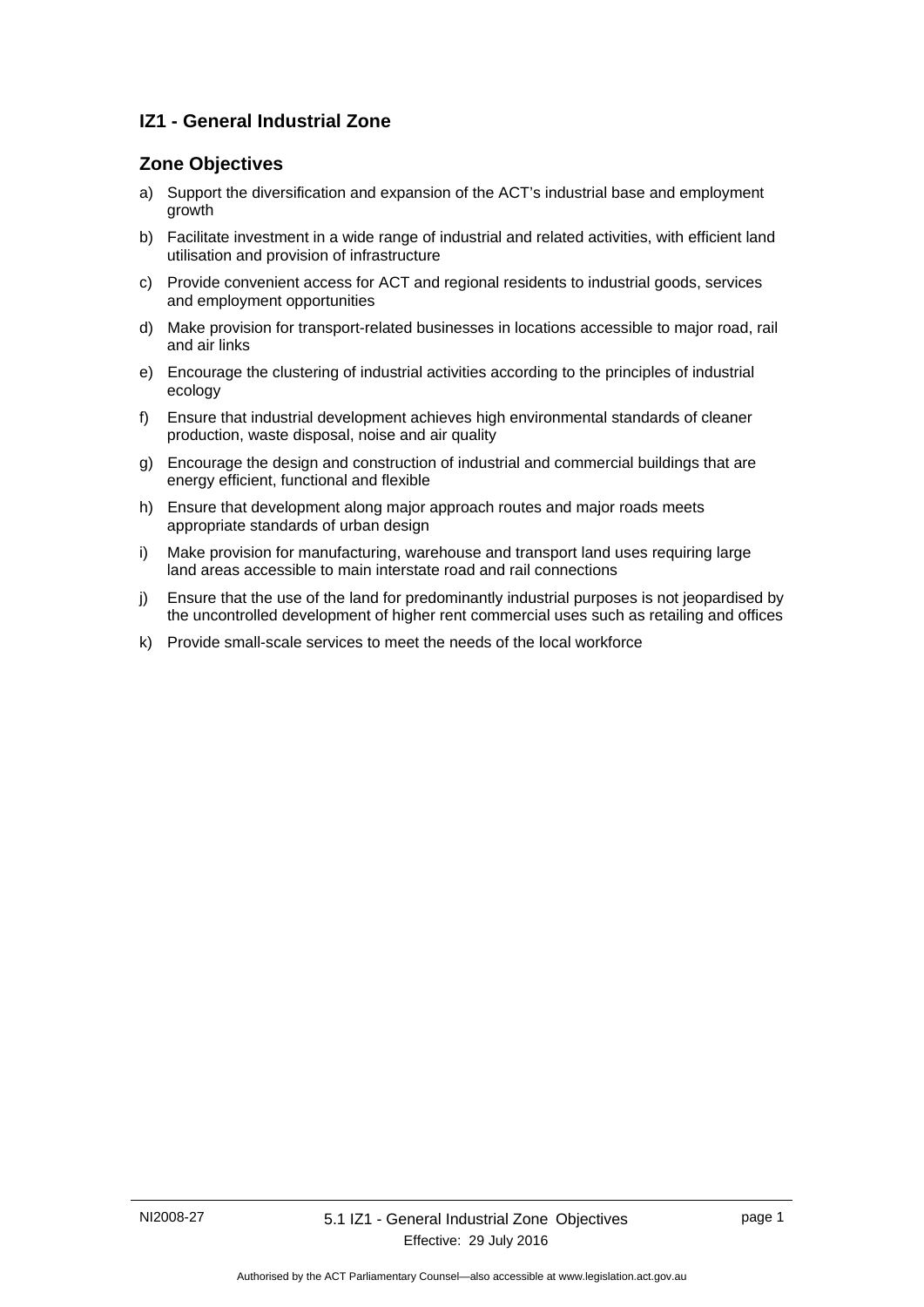# **IZ1 – General Industrial Zone Development Table**

### **EXEMPT DEVELOPMENT**

Development approval is not required. Building approval may be required. On leased land, development must be authorised by a lease.

Development identified in the Planning and Development Act 2007 as exempt (see sections 133 and 134 of the Act and section 20 and schedule 1 of the Planning and Development Regulation 2008)

### **ASSESSABLE DEVELOPMENT**

Development application required.

On leased land, development must be authorised by a lease.

### **MINIMUM ASSESSMENT TRACK**

**CODE** 

Development listed below requires a development application and is assessed in the code track

**Development**

#### No development identified.

**MINIMUM ASSESSMENT TRACK** 

**MERIT** 

Development listed below requires a development application and is assessed in the merit track, unless specified in schedule 4 of the Planning and Development Act 2007 (as impact track) or specified as prohibited development in a precinct map.

| <b>Development</b>                                 |                                        |
|----------------------------------------------------|----------------------------------------|
| ancillary use                                      | <b>MAJOR UTILITY INSTALLATION</b>      |
| bulk landscape supplies                            | minor road                             |
| car park                                           | minor use                              |
| caretaker's residence                              | municipal depot                        |
| communications facility                            | offensive industry                     |
| <b>COMMUNITY USE</b>                               | parkland                               |
| consolidation                                      | pedestrian plaza                       |
| craft workshop                                     | plant and equipment hire establishment |
| defence installation                               | public transport facility              |
| demolition                                         | railway use                            |
| development in a location and of a type identified | recyclable materials collection        |
| in a precinct map as additional merit track        |                                        |
| development                                        |                                        |
| emergency services facility                        | recycling facility                     |
| freight transport facility                         | scientific research establishment      |
| general industry                                   | service station                        |
| hazardous industry                                 | sign                                   |
| hazardous waste facility                           | store                                  |
| incineration facility                              | subdivision                            |
| indoor recreation facility                         | temporary use                          |
| industrial trades                                  | transport depot                        |
| light industry                                     | warehouse                              |
| liquid fuel depot                                  | waste transfer station                 |
| major road                                         |                                        |
| <b>MINIMUM ASSESSMENT TRACK</b>                    |                                        |

#### **IMPACT**

Development listed below requires a development application and is assessed in the impact track

1. Development that is not:

a. Exempt, code track or merit track development (see section 132 of the Planning and Development Act 2007); or

b. Prohibited development, other than development that is permitted under s137 of the Planning and Development Act 2007.